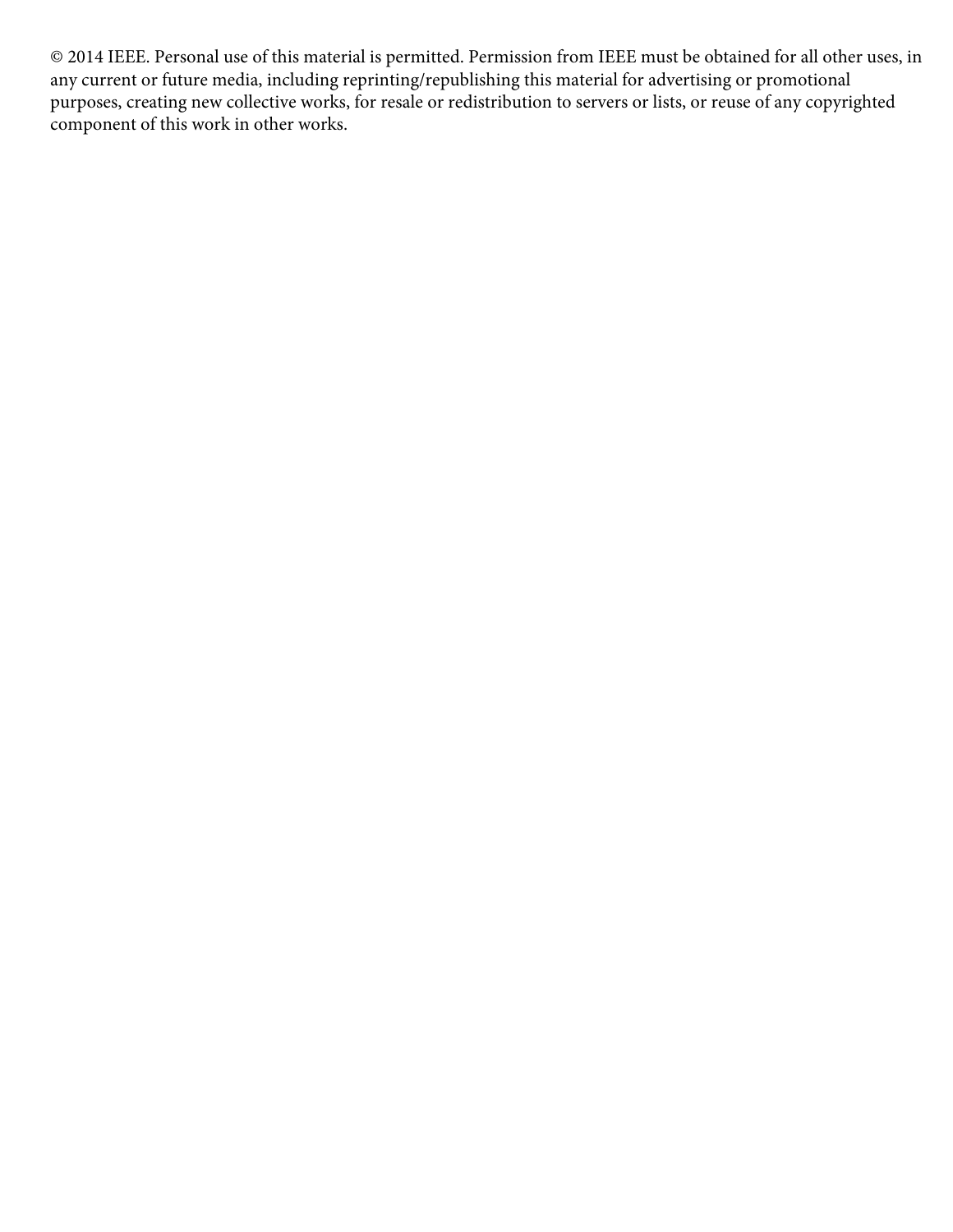# **Finding Top-***k* **Semantically Related Terms in Relational Keyword Search**

# **ABSTRACT**

Due to the insufficient knowledge of users about the database schema and content, most of them cannot easy to find appropriate keywords to express their query intentions. This paper proposes a novel approach, which can provide a list of keywords that semantically related to the set of given keywords by analyzing the correlations between terms in database. The suggestion would broaden the view of users and help them to formulate more efficient keyword queries. To capture the correlations between terms in database, a coupling relationship measuring method is proposed to model both the intra- and inter-term couplings, which can reveal the explicit and implicit relationships between terms. For a given keyword query, based on the coupling relationships between terms, an order of all terms in database is created for each query keywords and then the threshold algorithm (TA) is to expeditiously generate top-*k* ranked semantically related terms. The experiments demonstrate that our term coupling relationship measuring method can efficiently capture the semantic correlations between terms. The performance of top-*k* term selection algorithm is also demonstrated.

#### **Categories and Subject Descriptors**

H.2.4 [**Database Management**]: Systems – *Query processing*; H.2.8 [**Database Management**]: Database applications– *Data mining*

#### **General Terms**

Algorithms, Performance, Design, Experimentation.

#### **Keywords**

Relational database, keyword search, term coupling relationship, top-*k* selection.

# **1 INTRODUCTION**

Keyword query is becoming a very popular way to obtain the information from the relational database along with its wide spread use on the Internet. In reality, however, most of common users usually have insufficient knowledge about the database content and schema, and they are also lack of keywords related to the search domain. Thus, it is not easy for them to find appropriate keywords to express their query intentions. In real applications, to explore the database, the user may issue a query with a few general keywords at first, and then gradually refines the query through observing the query results. In such an iteration, the user needs to check each result to identify whether it is related to his interest or not, which is a time-consuming and tedious work.

Consider a DBLP database consisting of 3 relations connected through primary-foreign-key relationships showed in Figure 1*.*



**Figure 1. An example of DBLP database**

Suppose a master student who is a XML beginner just knows a few keywords about XML research field and wants to find papers about the XML search techniques from DBLP website. Based on the DBLP database, he/she would issue a query *Q* containing keywords "XML, search". On receiving the query *Q*, the traditional keyword search approach will return a set of minimal total joint networks (MTJNTs), each of which (i) is obtained from a single relation or by joining several relations, and (ii) contains all the query keywords. Since there are too many papers containing keywords "XML" and "search" in DBLP dataset, there are too many MTJNTs in the query results. In such a case, the user would like the system suggest a list of keywords that are semantically related to *Q* in order to reduce the searching scope. From Figure 1, it is clearly that the author "Jeffrey" and keywords "XPath", "XQuery", and "twig pattern" are very relevant to *Q*. That means these terms can refine *Q* to formulate a more selective query. As an example, the user would execute a query *Q'*=[Jeffrey, XML, search] to retrieve only the papers of author Jeffrey on XML searching and the query results are "  $a_1 \bowtie w_1 \bowtie$  $p_1$ " and "  $a_1 \bowtie w_2 \bowtie p_4$ ". Additionally, the tuples  $p_2$  and  $p_3$ containing "full-text", "semi-structured data", and "twig pattern" are also related to the query *Q*. While, these tuples would not be returned by the system due to the terms they contained are not specified explicitly by the user query. If the user is also interested in these topics, he/she can choose the keyword "full-text", "semistructured data", and/or "twig pattern" to explore the database. Hence, it is necessary to provide a list of semantically related terms to the given query and then the user can refine or reformulate his/her query according to the terms in the list.

The challenge in selecting semantically related keywords is to understand the semantics of the original query and to measure the semantic relationships between query keywords and database terms. Several approaches have been proposed to deal with the issue of keyword search over relational databases [1-5]. The basic idea of the approaches is to assume the query keywords are independent to each other and leverage full text matching to find all connected tuples explicitly contain all the query keywords. However, in the real world, there are various coupling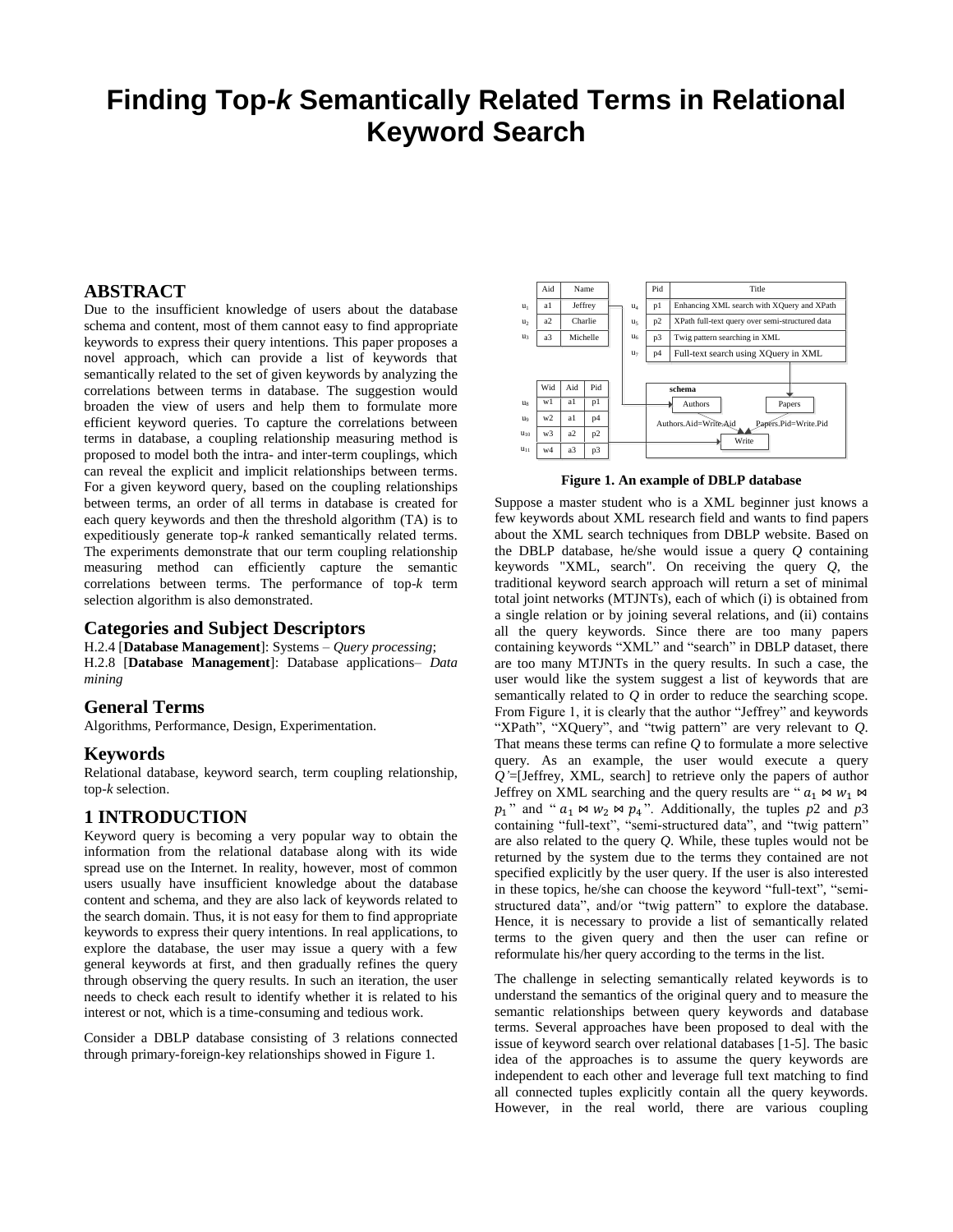relationships [6] between objects, which have been shown valuable to be incorporated into analysis such as document term semantic analysis [7], clustering [8] and classification [9]. Similarly, terms contained in tuples are coupled in terms of cooccurrences and inter-related relationships. If the query keywords can be mapped into database terms, then the semantic relationships between query keywords and database terms can be estimated by the coupling relationships between database terms. The coupling relationship of terms is composed of *intra-coupling* and *inter-coupling*, where *intra-coupling* denotes the explicit relationship between terms (such as two terms co-occurred in same tuples) and *inter-coupling* represents the implicit relationship between terms (such as two terms occurred separately in different tuples are inter-related through at least one common term). On top of this idea, in this paper, we propose a new approach which incorporates the term coupling relationships to provide a list of relevant terms rather than the MTJNTs. Given a set of keywords *Q*, and an integer *k*, our approach returns the *k* most semantically related terms from the database to *Q*.

The rest of this paper is organized as follows. Section 2 reviews some related work. Section 3 gives a formal definition of the problem and outlines an overview of our solution framework. Section 4 proposes the term coupling relationship measuring method while Section 5 presents a top-*k* related term selection method. The experiment results are presented in Section 6. The paper is concluded in Section 7.

# **2 Related Work**

Several methods have been proposed to handle keyword search on relational database, and the popularity of keyword search is ongoing [11]. The previous work can be classified into two main categories, depending on whether they retrieve MTJNTs based on candidate networks (CN) [2, 3, 13] or data graph [1, 5, 12]. The CN-based approaches, such as DBXplorer [2], DISCOVER [3], and SPARK [13], generate all possible candidate networks following the database schema, and then identify the MTJNTs based on CNs. A CN is a joining network of tuples, in which the tuples are inter-connected through primary-foreign-key constraints. The data graph-based methods, such as BANKS [1] and its extensions [5, 12], firstly model the database as a directed data graph, where nodes are tuples and the directed edges are foreign key references between tuples. A keyword query is then processed by traversing graph for searching MTJNTs containing the query keywords. In summary, the existing approaches mainly focus on searching MTJNTs explicitly containing the specified keywords and lack of considering the semantic relevance between answers and queries. As a result, they cannot identify the results from which some MTJNTs may also be very relevant to a query in semantic terms, even though they do not explicitly contain the query keywords.

Our approach has a fundamental difference from the conventional keyword search (KS) approach: our approach extract terms, while KS approach fetches joint tree of tuples. More specifically, given a set of query keywords *Q* and an integer *k*, a top-*k* KS approach aims to find the *k* MTJNTs most relevant to *Q* and the MTJNTs are ranked according to their content relevance or tree size. In contrast, our approach selects the *k* terms most relevant to *Q* by measuring the coupling relationships between query keywords and database terms. Note that, the *k* terms produced by our approach do not necessarily appear in the *k* MTJNTs fetched by top-*k* KS approach. The reason is that, some of MTJNTs in results may not real relevant to the user intentions even it contains the query keywords, while some tuples do not contain the query

keywords may very relevant to the user need in terms of semantic, these tuples would not be retrieved by the existing KS approach.

Recently, tentative work on keyword semantic understanding and approximate query has been undertaken. In [17], the transformation rules are manually defined used for keyword query integration and the local results are analyzed used for finding relevant answers. In [18], the metadata of database is used for translating keyword queries into meaningful SQL queries that describe the intended query semantics. In [11], the data structural semantics are exploited and employed to reformulate the initial query. Although keyword/term semantics have been taken into consideration, most of the existing approaches usually assume that keywords in a query (resp. terms in database) are independent of one another, but in reality coupling relationships exist between objects such as keywords and terms as shown in [6, 7].

The work that is most similar to ours is the FCT (frequent cooccurring term) in [19], which address the problem of how to find the top-*k* frequent co-occurring term from the keyword query results by using the fast STAR algorithm. Our approach differs from that in [19] in the following aspects:

1. Given a set of query keywords *Q*, and an integer *k*, a FCT query returns the *k* most frequent terms in the results of a keyword query with the same *Q* while our approach finds the *k* most relevant terms in the overall database rather than the query results of *Q*. The advantage of our approach is providing a global perspective of correlations between query keywords and database terms for users and can lead users find more appropriate keywords or concepts to refine/reformulate their queries.

2. FCT only takes the frequency of occurrence of terms in query results into consideration for measuring the related concepts/terms to the original query. In contrast, our approach considers both the co-occurrence and inter-relation between terms for measuring the coupling relationships between query keywords and database terms. Thus, our approach can reveal both the explicit and implicit relationships between query keywords and database terms.

# **3 Problem Definition and Solution**

In this section, we first present the problem definition and then introduce our solution.

# **3.1 Problem Definition**

**Definition 1 (Schema graph).** Consider an relational database *D* as a collection of relations  $D=(r(R_1), r(R_2), \ldots, r(R_n))$ , where each relation  $r(R_i)$  in *D* contains  $n_i$  tuples with the schema  $R_i$ . A *schema graph* of relational database *D* is a directed graph  $G_S(V, E)$ , where *V* is the set of nodes and each of which represents a relation  $r(R_i)$ in *D*, *E* is the set of edges and each of which represents a foreign key reference between a pair of relations in *D*. Given two relation schemas  $R_i$  and  $R_j$ , there exists an edge in the schema graph  $G_s$ , from  $R_i$  to  $R_i$ , denoted  $e(R_i \rightarrow R_j)$ , if the foreign key defined on  $R_j$ references to the primary key defined on  $R_i$ . Figure 1 illustrates the schema graph of the sample DBLP database.

In this paper, we suppose any two relations are connected in the schema graph. If some relations are not connected, it should be decomposed into several groups of connected relations and apply our method on the decomposed groups. A relation  $R_i$  is called a *link relation* if there is no relation  $R_i$ , such that  $R_i \rightarrow R_i$ . That is,  $R_i$ only contains foreign keys to reference other relations but there is no primary key be defined on it. For example, the relation *Write* in DBLP is a link relation because relation *Write* has no primary key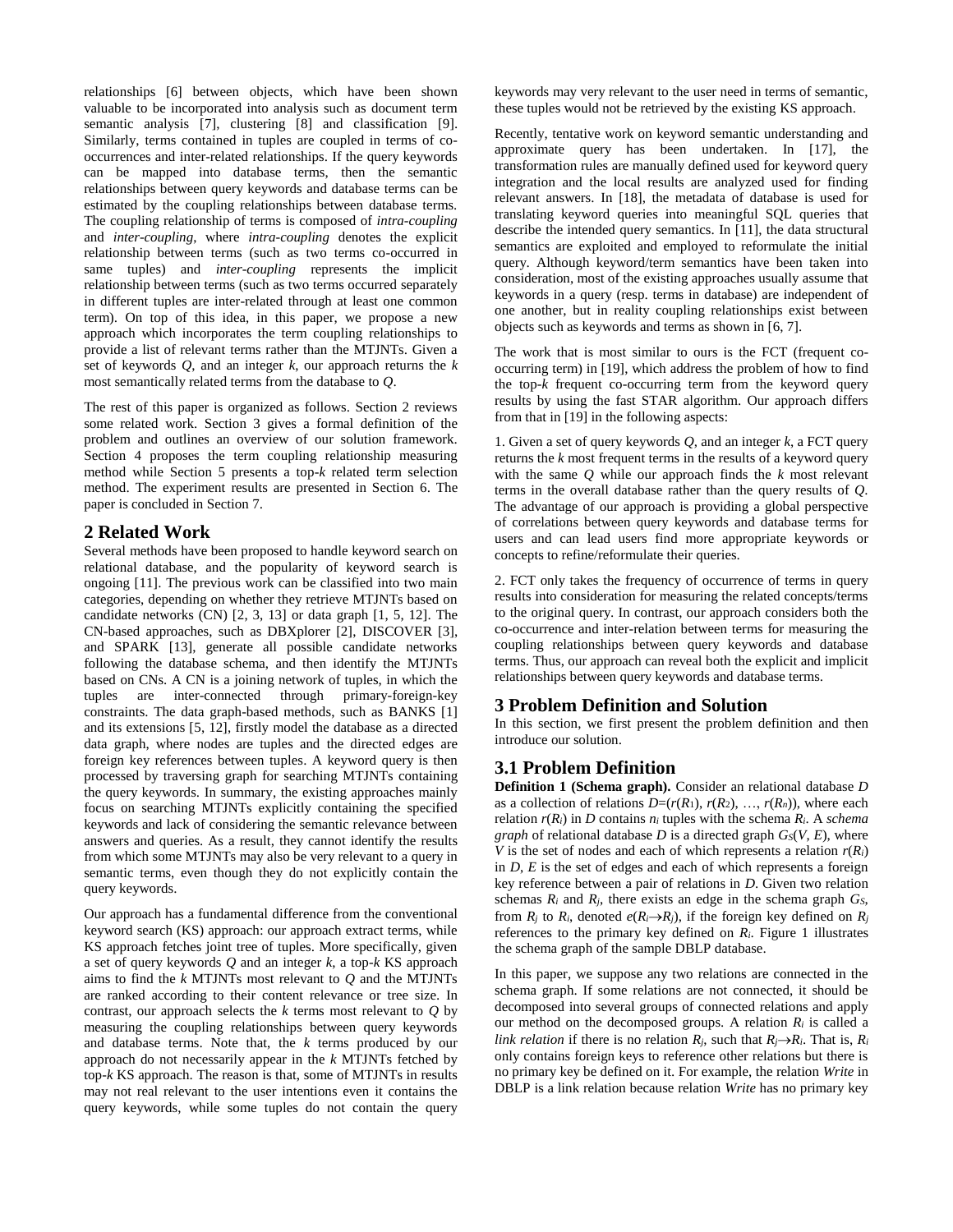and there exists *Write* $\rightarrow$ *Authors* and *Write*  $\rightarrow$ *Papers* in the schema graph.

A relational database can be modeled as a database graph *GD*(*V*, *E*) on the schema graph *GS*, where *V* represents the set of tuples in database, and *E* represents the set of connections between tuples. There is a connection between two tuples,  $t_i$  and  $t_j$  in  $G_D$ , if there exists at least on foreign key references from  $t_i$  to  $t_j$  (or  $t_j$  to  $t_i$ ) in the database. Figure 2 illustrates the database graph *G<sup>D</sup>* for the sample DBLP database showed in Figure 1.



**Figure 2. Tuple connections of the sample DBLP database**

**Definition 2 (Minimal Total Joining Network of Tuples,**  *MTJNT***).** Given a *l*-keyword query *Q* and a relational database *D* with schema graph *GS*, a joining network of tuples (*JNT*) is a connected tree of tuples where two adjacent tuples,  $t_i \in r(R_i)$  and  $t_j \in r(R_j)$ , can be joined according to the foreign key references defined on relational schema  $R_i$  and  $R_j$  in  $G_s$ . An MTJNT is a JNT that satisfy the following two conditions:

(i) Total: each keyword in query *Q* must be contained in at least one tuple of the JNT.

(2) Minimal: no tuple of the JNT can be removed such that the remaining tuples is still a JNT contains all the keywords in *Q*. In other words, a JNT is not total if any tuple is removed.

**Definition 3 (***l***-Keyword query).** A *l*-keyword query *Q* over database *D* is an ordered list of distinct keywords of size *l*, i.e.,  $Q = \{k_1, k_2, \ldots, k_l\}$ , and searches inter-connected tuples that contain the given keywords in their text attributes. A *l*-keyword query returns a set of answers, each of them is a minimal total joining network of tuples (*MTJNT*).

**Problem 1 (Top-***k* **semantically related term selection).** Let *Q* be a set of query keywords over a relational database *D*. The top-*k* semantically related term selection problem is defined as,

$$
\Gamma_k = \arg\max_{\Gamma} \sum_{i=1}^{k(k < n)} \delta_{SR}(t_i, Q) \tag{1}
$$

where,  $\Gamma_k$  is a list of  $k$  terms,  $n$  is the number of all distinct terms in *D*, and  $\delta_{SR}(t_i, Q)$  represents the semantic relationship between a term  $t_i$  and the set of query keywords  $Q$ . The objective of the problem is to find a set of number *k* terms in *D* that semantically related closely as possible to the set of given query keywords.

#### **3.2 Solution**

This paper proposes a two-step processing solution to address this problem. The first step occurs offline. It firstly extracted all the distinct terms from the database, each of which takes the form of <attribute, keyword>, where *attribute* refers to the attribute name in the relation, *keyword* is a word or topical phrase in the values corresponding to the attribute. Here, we suppose the attributes belong to different relations have different names, so that each <attribute, keyword> is unique and would not be duplicated. In addition, the standard word-stemming technique should be applied, so that words like "obtain" and "obtaining" can be regarded as the same word. And then, a data view is generated by connecting all the relations in the database according to their

primary-foreign-key references, following which the intra- and inter-couplings between different pairs of terms can be calculated by leveraging the correlation analysis method on data view. Consequently, the term intra- and inter-coupling can be combined into a coupling relationship to reflect the semantic relevance between terms.

The second step occurs online when a user makes a query. It first decomposes the input query into several distinct keywords. Based on coupling relationships between terms, it then creates orders of terms for each query keyword. Each order corresponds to a query keyword and the terms in each order are ranked according to their coupling relationships to that keyword. After this, the top-*k* related terms can be quickly captured by using Threshold Algorithm (TA) on the orders.

#### **4 Term Coupling Relationship Analysis**

In this Section, we first generate the term relationship graph, and then describe how to measure the weights of nodes and edges in the term relationship graph.

#### **4.1 Term Relationship Graph**

We use term relationship graph to model the relationships between terms in database. Figure 3 illustrates the relationships of the terms extracted from the example DBLP database in Figure 1. The set of nodes is the set of all terms. There is an edge between two nodes corresponding terms  $t_i$  and  $t_j$ , if (i)  $t_i$  and  $t_j$  are in the same tuple of a relation, or (ii)  $t_i$  and  $t_j$  exist in tuples  $u_x$  and  $u_y$ from different relations that can be connected through a sequence of primary-foreign key references.



**Figure 3. Term relationship graph for the DBLP database**

As showed in Figure 3, the relationships between terms can be divided into explicit and implicit relationships. Two nodes are explicitly related if there is an edge between them such as nodes *A* and *D*. Two nodes are implicitly related if they can be interconnected through at least one link/common nodes but there is no edge between them. For example, the nodes *H* and *K* are interconnected through the nodes *D* and *W*. To measure the relationships (including explicit and implicit relationships) between two terms in the graph, the weights for nodes and edges should be computed based on the database

#### **4.2 Weight of a Node**

A straightforward way to weight the node of graph is to employ the TF-IDF-based method. Each tuple in the relation can be modeled as a document and the keywords in the tuple are treated as terms, and accordingly the technique of TF-IDF weighting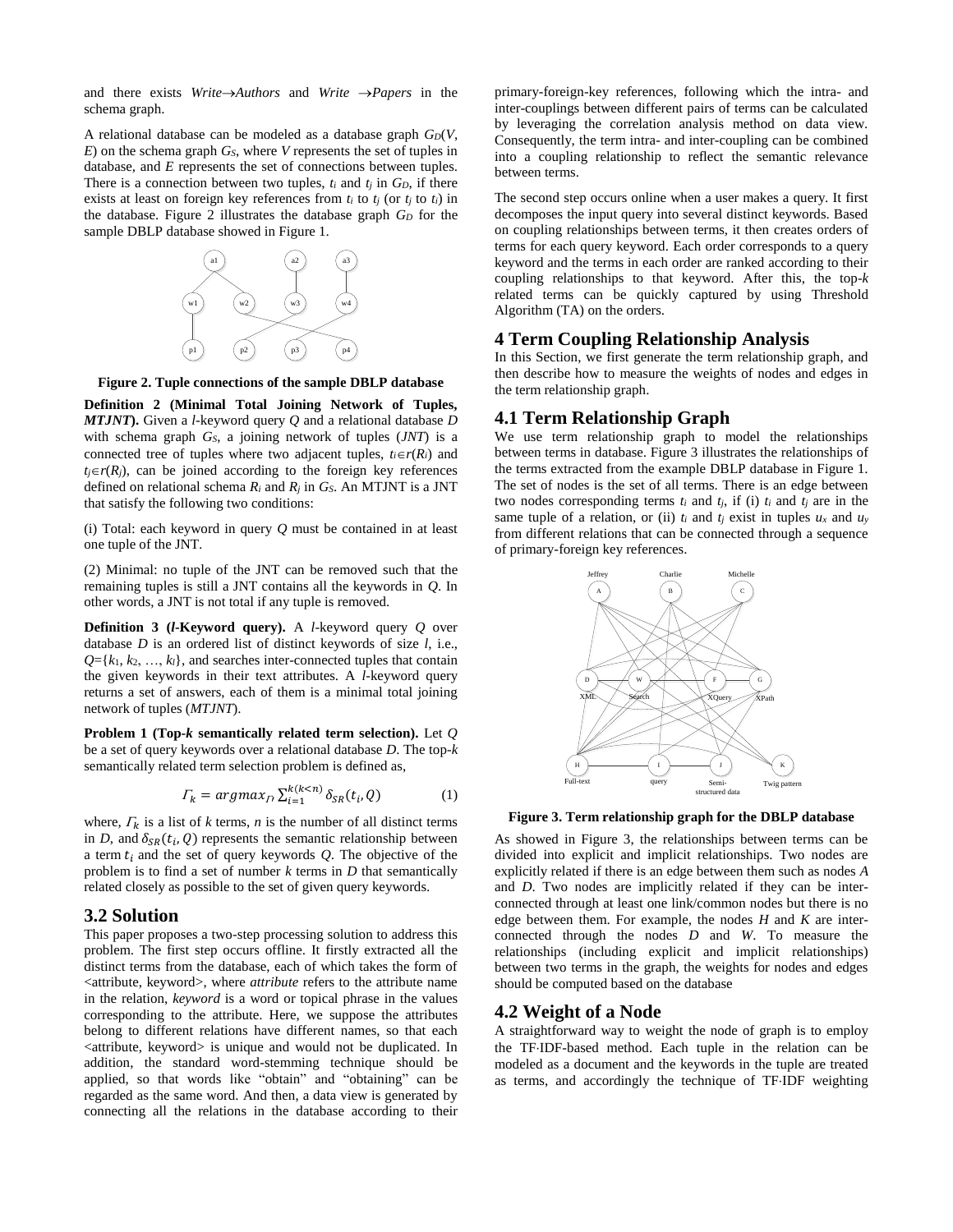function in IR and database literatures [20, 21] can be borrowed and incorporated to weight the node in the graph.

Given a database *D* and a term  $t_i$  appearing in a tuple  $u$  ( $u \in D$ ), we use  $f(t_i, u)$  to denote the number of occurrences of the term  $t_i$  in tuple  $u$ .  $N$  is the cardinality of tuples that include terms in database *D* (we do not count the number of tuples contained in link tables because of which containing no term), and  $N_i$  is the number of tuples containing term  $t_i$  in  $D$ . We then use the TF-IDF metric

The normalized term frequency of term  $t_i$  in  $u$ ,  $ntf(t_i, u)$ , can be defined as Equation (2),

$$
ntf(t_i, u) = 1 + \ln(1 + f(t_i, u))
$$
 (2)

The inverse tuple frequency  $it f(t_i)$  is defined as Equation (3),

$$
itf(t_i) = \ln \frac{N}{N_i + 1} \tag{3}
$$

in which, the  $itf$  is normalized by dividing the total number of tuples in *D* over  $(N_i + 1)$  and then applying the *ln* function.

Since the length of each tuple (i.e., the number of terms contained in a tuple) may different from each other, it needs to be normalized. The normalized tuple length (*ntl*), which is used to reduce the term weights in long tuples, is defined as Equation (4),

$$
ntl(u) = (1 - s) + s * \frac{|u|}{\frac{\sum_{u' \in D} |u'|}{N}}
$$
(4)

where,  $|u|$  represents the number of terms in tuple  $u$ , and  $s$  is a constant that is usually set to 0.2. Normalized tuple length means the ratio of the number of terms in tuple  $u$  to the average of terms in the set of tuples in *D*.

After this, the weight of term  $t_i$  in tuple  $u$  can be defined as,

$$
w(t_i, u) = \frac{ntf(t_i, u)}{ntl} * itf(t_i)
$$
\n(5)

Since the term *t<sup>i</sup>* may appear in several tuples, the weight of the node representing term *t<sup>i</sup>* is normalized as follows,

$$
w(t_i) = \frac{\sum_{u=1}^{N_i} w(t_i, u)}{N_i}
$$
 (6)

It is clearly that  $w(t_i, u)$  captures the importance of term  $t_i$  in a specific tuple  $u$  while  $w(t_i)$  reflects the average importance of term *t<sup>i</sup>* among all tuples containing it. For example, the sample DBLP database of Figure 1 contains *N*=7 tuples and  $\sum_{u' \in D} |u'|$  = 18 terms (here, we count the total number of terms showed in Figure 6 appearing in the tuples). The term "XML" appeared in  $N_i=3$  tuples  $(u_4, u_6, u_7)$ , and the times of term "XML" appeared in each of these tuples are both 1, i.e.,  $f(XML, u_4)=1$ ,  $f(XML, u_5)=1$ ,  $f(XML, u_6)=1$  $u_6$ )=1, and  $f(XML, u_7)$ =1, respectively. Also, the length of these tuples are  $|u_4|=4$ ,  $|u_6|=3$ , and  $|u_7|=4$ , respectively. Consequently, the weight of the term "XML" in these tuples are,  $w(XML, u_4)$  = 1+ln(1+1)  $\frac{1+\ln(1+1)}{0.8+0.2*4/(11/7)}*\ln\left(\frac{7}{4}\right)$  $\left(\frac{7}{4}\right) = 0.73$ ,  $w(XML, u_6) = \frac{1 + \ln(1+1)}{0.8 + 0.2 * 3/(11)}$  $\frac{1+\ln(1+1)}{0.8+0.2*3/(11/7)}*$  $\ln\left(\frac{7}{4}\right)$  $\left(\frac{7}{4}\right)$  = 0.80, and  $w(XML, u_7) = \frac{1+\ln(1+1)}{0.8+0.2*4/(11)}$  $\frac{1+\ln(1+1)}{0.8+0.2*4/(11/7)}*\ln\left(\frac{7}{4}\right)$  $\frac{7}{4}$  = 0.73, respectively. As a result, the weight of node corresponding the term "XML' in graph is  $w(XML) = average(0.73 + 0.80 +$  $0.73$ ) = 0.75.

After this, all the nodes are finally normalized by dividing the maximum weight of the node in graph. The normalized weight of node $t_i$ ,  $nw(t_i)$ , is defined as,

$$
nw(t_i) = \frac{w(t_i)}{MaxWeight}
$$
 (7)

#### **4.3 Weight of Edges**

To compute the weights of edges, we first construct a data view that is the collection of all connected tuples based on the database schema graph, and then capture the weight (composed of intra and inter coupling relationships) of edge between two connected nodes of term relationship graph based on data view.

#### *4.3.1 Data view*

**Definition 4 (***Data view***):** Given a database *D* with *n* connected relations,  $r(R_1)$ ,  $r(R_2)$ , ...,  $r(R_n)$ , the data view *V* is formed by joining all connected relations in *D* through the primary-foreignkey relationships according to the schema graph, that is,  $V=r(R_1) \bowtie r(R_2) \bowtie ... \bowtie r(R_n)$ , where each tuple *u* in *V* is a combination of connected tuples and represents a meaningful and integral unit.

For example, we can join the 3 relations in Figure 1 to create a data view as shown in Table 1.

| AID            | <b>PID</b> | Name     | Title                                                |
|----------------|------------|----------|------------------------------------------------------|
| a1             | рl         | Jeffrey  | Enhancing XML search with XQuery and<br><b>XPath</b> |
| a1             | p4         | Jeffrey  | An efficient full-text search using XOuery<br>in XML |
| a2             | p2         | Charlie  | XPath full-text query over semi-structured<br>data   |
| a <sub>3</sub> | p3         | Michelle | Twig pattern searching in XML                        |

**Table 1 An instance of data view for sample DBLP database**

The data view contains much richer structural information than the text document. Based on data view, we next present how to compute the term coupling relationship, which is inspired by the term coupled modeling in document analysis [7].

#### *4.3.1 Term-intra Couplings in the Tuples*

In Information Retrieval, two terms are considered semantically related if they frequently co-occur in the same document. Similarly, each tuple in a data view is considered as a document so that we can mimic this idea to measure the intra-coupling between terms in database.

The frequency of co-occurrence of a pair of terms  $(t_i, t_j)$  appearing in the same tuple can be measured by Jaccard coefficient as follows,

$$
J(t_i, t_j) = \frac{|V(t_i) \cap V(t_j)|}{|V(t_i) \cup V(t_j)|}
$$
(8)

in which,  $V(t_i)$  and  $V(t_j)$  represents the subset of tuples in view V containing terms *t<sup>i</sup>* and *tj*, respectively.

Given a term, such as <Author, Jeffrey>, it can be visualized as a selection query "Author=Jeffrey" that binds only a single attribute. By issuing a term query over the view, a set of tuples all containing the keyword of term can be identified.

It should be pointed out that, given a tuple *u* and any two terms in *u*, *t<sup>i</sup>* and *tj*, they can be classified into two cases according to their relationships in the tuple *u* as follows:

(i) *t<sup>i</sup>* and *t<sup>j</sup>* bind the same attribute;

(ii) *t<sup>i</sup>* and *t<sup>j</sup>* correspond to different attribute.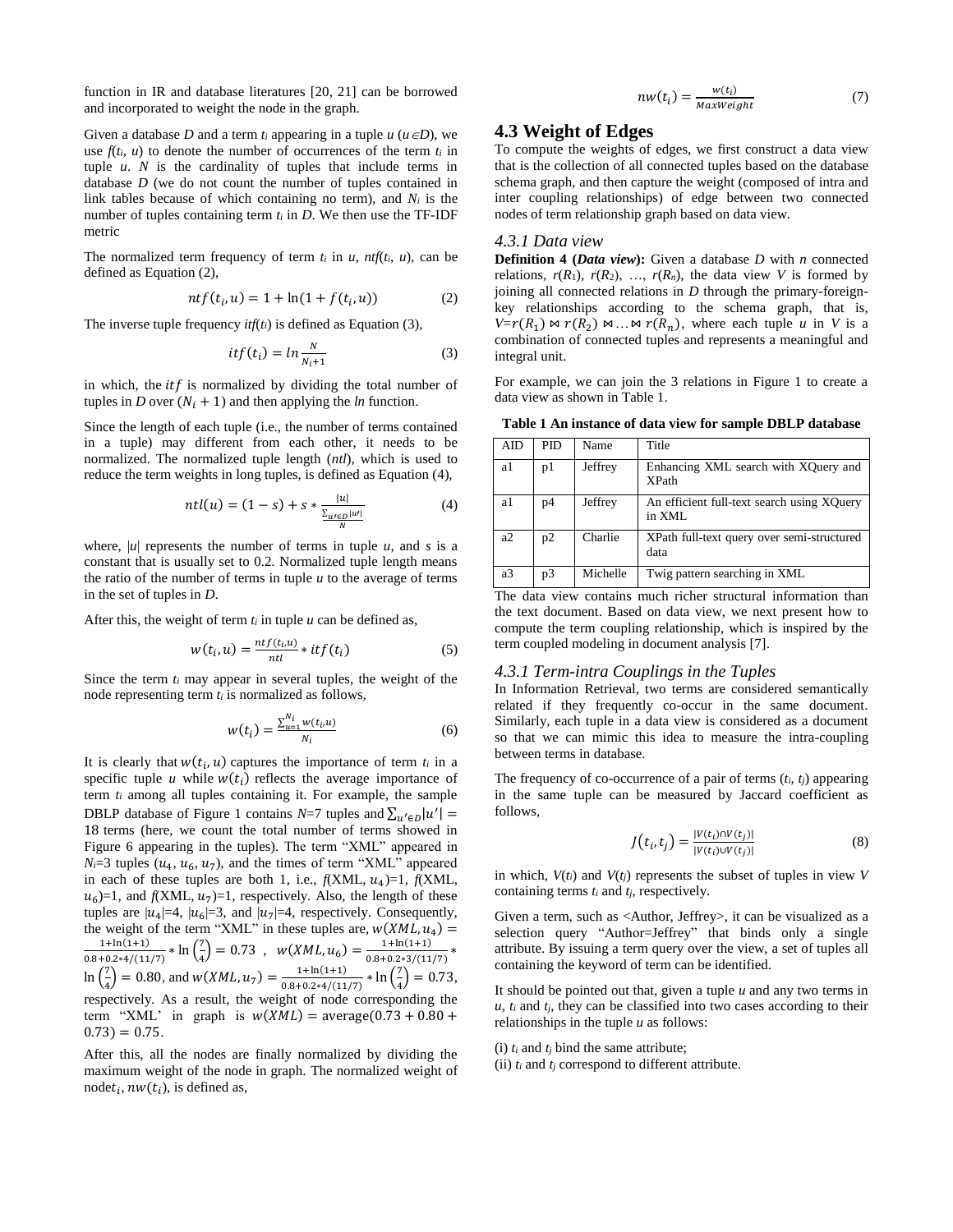It is clearly that *t<sup>i</sup>* and *t<sup>j</sup>* in case (i) are more relevant than those in case (ii). Thus, we set the distance between two terms  $t_i$  and  $t_j$  in a tuple *u*, denoted as  $d_r(t_i, t_i)$ , as showed in Equation (9).

$$
d(t_i, t_j) = \begin{cases} 0 & t_i \text{ and } t_j \text{ correspond to case (i)} \\ 1 & t_i \text{ and } t_j \text{ correspond to case (ii)} \end{cases}
$$
 (9)

After this, we can define the *term intra-coupling* by considering both of the Jaccard coefficient and term distance.

**Definition 5 (***Intra-coupling of terms***):** Given a view *V* and any two terms  $t_i$  and  $t_j$ , there exists a intra-coupling relationship between  $t_i$  and  $t_j$  if they co-occur in at least one tuple  $u$  of  $V$ , the intra-coupling between *t<sup>i</sup>* and *t<sup>j</sup>* in *V* is defined as,

$$
\delta_{l a R}(t_i, t_j | V) = \frac{J(t_i, t_j)}{d_r(t_i, t_j) + 1} \tag{10}
$$

where,  $J(t_i, t_j)$  is defined as Equation (8).

Since term  $t_i$  may also co-occur with other terms in the same tuple, it should be normalized by dividing the total number of intra-couplings between *t<sup>i</sup>* and all other terms. Thus, the intracoupling between *t<sup>i</sup>* and *t<sup>j</sup>* can be finally computed as follows,

$$
\delta_{IaR}(t_i, t_j) = \begin{cases}\n1 & i = j \\
\frac{\delta_{IaR}(t_i, t_j | V)}{\sum_{a=1, a \neq i}^n \delta_{IaR}(t_i, t_a | V)} & i \neq j\n\end{cases}
$$
\n(11)

in which, *n* is the number of all distinct terms extracted from database *D*.

For instance, given two terms "Jeffrey" and "XML" (for simple, we only use keyword to denote its corresponding term). The Jaccard coefficient of them in the view of Table 1 is  $J(Jeffrey, XML) = \frac{2}{3}$  $\frac{2}{3}$  and the distance is  $d(Jeffrey, XML) = 1$ , respectively. Consequently, the intra-coupling between them is  $\delta_{IaR}(Jeffrey, XML|V) = \frac{1}{3}$  $\frac{1}{3}$ . Since the term "Jeffrey" also cooccurs with terms "search", "XQuery", "XPath", and "full-text" in the view and the intra-couplings between them are  $\delta_{IaR}(Jeffrey, search|V) = \frac{1}{3}$  $\frac{1}{3}$ ,  $\delta_{IaR} (Jeffrey, XQuery|V) = \frac{1}{2}$  $\frac{1}{2}$ ,  $\delta_{IaR} (Jeffrey, XPath | V) = \frac{1}{6}$  $\frac{1}{6}$ , and  $\delta_{IaR}(Jeffrey, full$  $text(V) = \frac{1}{e}$ , respectively. Finally, the normalized intra-coupling between "Jeffrey" and "XML" is  $\delta_{IaR}(Jeffrey, XML) =$ <br>  $^{1/3}$   $^{2}$  $\frac{1/3}{1/3+1/3+1/2+1/6+1/6} = \frac{2}{9}$ 9 .

It is clearly to conclude that from the example above, for each pair of terms  $t_i$  and  $t_j$ , we have  $\delta_{IaR}$   $(t_i, t_j | V) \ge 0$  and  $\sum_{j=1, j\neq i}^{n} \delta_{IaR}(t_i, t_j | V) = 1$ . Note that, the values of  $\delta_{IaR}(t_i, t_j)$ and  $\delta_{IaR}(t_j, t_i)$  may not be equal to each other due to the different dominators. While, the matrix of  $\delta_{IaR}(t_i, t_j|V)$  in Equation (10) is symmetric because of  $J(t_i, t_j) = J(t_j, t_i)$ , therefore we need to only compute the upper-half of the matrix of  $\delta_{IaR}(t_i, t_j|V)$ . The term intra-coupling relationship calculating algorithm is shown in Algorithm 1.

**Algorithm 1.** Term intra-coupling calculating algorithm

**Input:** data view *V*, set of all distinct terms *T* in *D*, number of terms *n*.

- 
- 4. IaRMatrix[*i*][*k*]=J(*T*[*i*], *T*[*k*])/d(*T*[*i*], *T*[*k*]).
- 5. IaRMatrix[*k*][*i*]=IaRMatrix[*i*][*k*].
- 6. **end for**
- 7. **for**  $m=1$  to *n* **do**<br>8. **if**  $(m\neq i)$  **then**
- 8. **if** (*m*≠*i*) **then**
- 9. Sum=Sum+IaRMatrix[*i*][*m*]. 10. **end for**
- 11. **for**  $j=1$  to  $n$  **do**
- 12. **if**  $(j\neq i)$  **then**
- 
- 13. IaRMatrix $[i][j] = \frac{\text{IaRMatrix}[i][j]}{\text{Sum}}$ .
- 14. **end for**

15.**end for**

16.**return**IaRMatrix.

Using algorithm 1, an intra-coupling matrix for each pair of terms can be obtained. Table 2 shows the intra-coupling matrix of terms extracted from the sample DBLP database. For simple, we use *A*, *B*, *C*, *D*, *E*, *F*, *G*, *H*, *I*, *J*, and *K* to denote the extracted terms *Jeffrey*, *Charlie*, *Michelle*, *XML*, *Search*, *XQuery*, *XPath*, *full-text*, *query*, *semi-structured data*, and *twig pattern*, respectively.

**Table 2. Example of intra-coupling matrix of terms**

|   | А    | B    | C    | D    | E    | F    | G    | H    |      |      | K    |
|---|------|------|------|------|------|------|------|------|------|------|------|
| А | 1.00 | 0.00 | 0.00 | 0.22 | 0.22 | 0.33 | 0.11 | 0.11 | 0.00 | 0.00 | 0.00 |
| в | 0.00 | 1.00 | 0.00 | 0.00 | 0.00 | 0.00 | 0.17 | 0.17 | 0.33 | 0.33 | 0.00 |
|   | 0.00 | 0.00 | 1.00 | 0.20 | 0.20 | 0.00 | 0.00 | 0.00 | 0.00 | 0.00 | 0.60 |
| D | 0.11 | 0.00 | 0.06 | 1.00 | 0.33 | 0.22 | 0.08 | 0.08 | 0.00 | 0.00 | 0.11 |
| E | 0.11 | 0.00 | 0.06 | 0.33 | 1.00 | 0.22 | 0.08 | 0.08 | 0.00 | 0.00 | 0.11 |
| F | 0.20 | 0.00 | 0.00 | 0.27 | 0.27 | 1.00 | 0.13 | 0.13 | 0.00 | 0.00 | 0.00 |
| G | 0.06 | 0.10 | 0.00 | 0.10 | 0.10 | 0.13 | 1.00 | 0.13 | 0.19 | 0.19 | 0.00 |
| Н | 0.06 | 0.10 | 0.00 | 0.10 | 0.10 | 0.13 | 0.13 | 1.00 | 0.19 | 0.19 | 0.00 |
|   | 0.00 | 0.20 | 0.00 | 0.00 | 0.00 | 0.00 | 0.20 | 0.20 | 1.00 | 0.40 | 0.00 |
|   | 0.00 | 0.20 | 0.00 | 0.00 | 0.00 | 0.00 | 0.20 | 0.20 | 0.40 | 1.00 | 0.00 |
| к | 0.00 | 0.00 | 0.43 | 0.29 | 0.29 | 0.00 | 0.00 | 0.00 | 0.00 | 0.00 | 1.00 |

The intra-coupling reflects the explicit relationship between two co-occurred terms. Specifically, if there are two terms co-occur in the view, there must exist an edge between the two nodes in graph that the terms correspond to.

However, besides the intra-coupling, some co-occurred terms may also appear separately in different tuples and they are probably inter-related through their *common terms*. In this paper, we call such implicit correlation between terms is *inter-coupling relationship*, which would enhance the relationships between the co-occurred terms. For example, given two terms "XPath" and "XQuery", from the Table 1 we can see that they co-occur in tuple 1 and appear separately in tuple 2 and tuple 3, respectively. Clearly, the common term between "XPath" and "XQuery" is "full-text", which appears together with "XPath" and "XQuery" in tuple 2 and tuple 3 of Table 1, respectively. Additionally, the terms have never co-occurred in the same tuples, may also interrelated via their common terms. For example, the terms "semistructured data" and "XML" are inter related by their common terms "XPath" and "full-text". Next, we will propose the term inter-coupling measuring method below to capture the implicit relationships between inter-related terms.

#### *4.3.2 Term Inter-coupling across Tuples*

Given a data view *V* and a term  $t_i$ , all the terms co-occurred with  $t_i$ in *V* can be seen as the relevant terms associated with *ti*. For any two terms  $t_i$  and  $t_j$  that appear in different tuples, the intercoupling between them can be estimated by the commonality in the relevant terms associated with them. For example, given a term <Title, XML> in Table 1, a set of terms *<*Author, Jeffrey >, <Author, Michelle>, <Title, search>, <Title, XQuery>, <Title, XPath>, <Title, twig pattern>, and <Title, full-text> is associated with it; while, a set of terms <Author, Charlie>, <Title, XPath>, <Title, full-text>, and <Title, query> is associated with the term <Title, semi-structured data>. Clearly, the overlapped terms between two sets are <Title, XPath> and <Title, full-text>. In this paper, we call these terms are *common terms/common nodes* of the compared terms, which mean that two terms appearing in

**Output:** IaRMatrix

<sup>1.</sup> IaRMatrix=null.

<sup>2.</sup> **for** *i*=1 to *n*-1 **do** 3. **for** *k*=*i*+1 to *n* **do**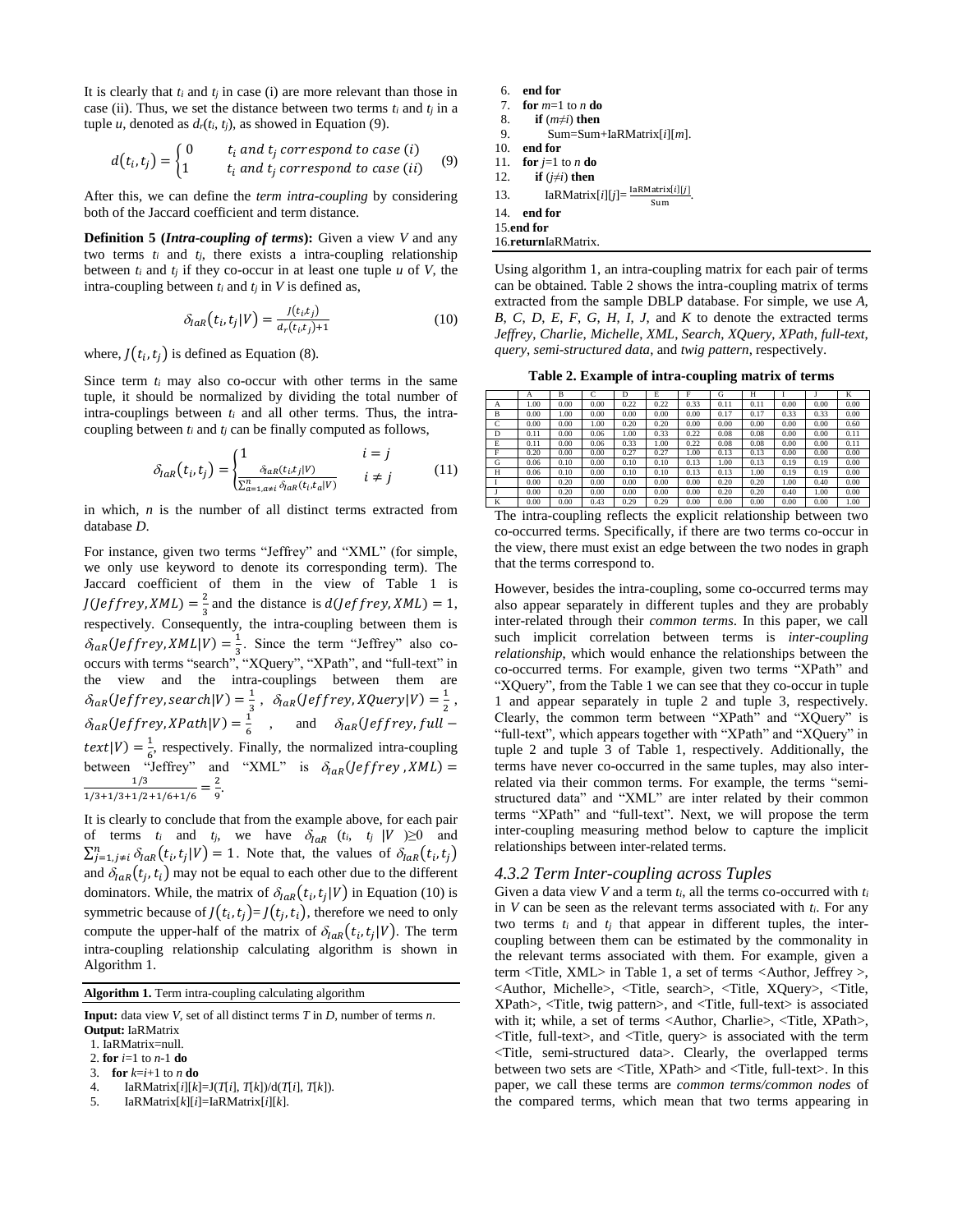different tuples are inter-related through their common terms. According to this, the inter-coupling between terms *t<sup>i</sup>* and *t<sup>j</sup>* through their common term *t<sup>c</sup>* can be defined as follows.

**Definition 6 (***Inter-coupling of terms***):** Given a data view *V* and any two terms *t<sup>i</sup>* and *tj*, they are inter-related if there is at least one common term  $t_c$  such that  $\delta_{IaR}(t_i, t_c) > 0$  and  $\delta_{IaR}(t_j, t_c) > 0$  hold but terms *t<sup>i</sup>* and *t<sup>j</sup>* appear in different tuples. The inter-coupling between term  $t_i$  and  $t_j$  via common term  $t_c$  is defined as follows,

$$
\delta_{leR}(t_i, t_j | t_c) = \min\{\delta_{IaR}(t_i, t_c), \delta_{IaR}(t_j, t_c)\}\tag{12}
$$

where,  $\delta_{IaR}(t_i, t_c)$  and  $\delta_{IaR}(t_j, t_c)$  are the intra-coupling between terms  $t_i$  and  $t_c$ ,  $t_j$  and  $t_c$ , respectively.

Since there may be more than one common term between *t<sup>i</sup>* and *t<sup>j</sup>* and each one have different weight in the term relationship graph, we use the following method to normalize the term intercouplings. Suppose *S* be the set of common terms of  $t_i$  and  $t_j$ , that is,  $S = \{t_c | (\delta_{IaR}(t_i, t_c) > 0 \land \delta_{IaR}(t_j, t_c) > 0)\}\.$  Then, the inter-coupling between term *t<sup>i</sup>* and *tj*, inter-related by all the common terms in *S*, can be formalized as,

$$
\delta_{leR}(t_i, t_j) = \begin{cases}\n1 & i = j \\
\frac{\sum_{\forall t_c \in S} n w(t_c) * \delta_{leR}(t_i, t_j | t_c)}{|S|} & i \neq j\n\end{cases}
$$
\n(13)

where,  $nw(t_c)$  represents the weight of term  $t_c$  which is computed by Equation (7), |*S*| denotes the number of common terms in *S*, and  $\delta_{leR}(t_i, t_j | t_c)$  is the inter-coupling between  $t_i$  and  $t_j$  interconnected via their common term *tc*. Equation (13) means that the inter-coupling between term  $t_i$  and  $t_j$  is measured by the average strength of all the weights of edges between them. If  $S = \Phi$ , then  $\delta_{\text{I}eR}(t_i, t_j)$  is zero. The term inter-coupling calculating algorithm is shown in Algorithm 2.

**Algorithm 2.**Term inter-coupling calculating algorithm

| <b>Input:</b> set of terms $T$ , number of terms $n$ , IaRMatrix, weights of terms     |  |  |  |  |  |  |  |  |
|----------------------------------------------------------------------------------------|--|--|--|--|--|--|--|--|
| <b>Output:</b> IeRMatrix                                                               |  |  |  |  |  |  |  |  |
| 1. $IeRMatrix=null$ .                                                                  |  |  |  |  |  |  |  |  |
| 2. for $i=1$ to $n-1$ do                                                               |  |  |  |  |  |  |  |  |
| for $j=1$ to ndo<br>3.                                                                 |  |  |  |  |  |  |  |  |
| 4.<br>S—the set of common terms between $T[i]$ and $T[j]$ .                            |  |  |  |  |  |  |  |  |
| 5.<br>$m= S $ .                                                                        |  |  |  |  |  |  |  |  |
| 6.<br>if $(S = \Phi)$ then                                                             |  |  |  |  |  |  |  |  |
| 7.<br>$IekMatrix[i][j]=0.$                                                             |  |  |  |  |  |  |  |  |
| 8.<br>else                                                                             |  |  |  |  |  |  |  |  |
| 9.<br>for $k=1$ to m do                                                                |  |  |  |  |  |  |  |  |
| 10.<br>IeRMatrix[i][k]=min(IaRMatrix[i][k], IaRMatrix[j][k]).                          |  |  |  |  |  |  |  |  |
| IeRMatrix[i][j] + = $\frac{IeRMatrix[i][k]*nw(S[k])}{Ie}$ .<br>11.<br>$\boldsymbol{m}$ |  |  |  |  |  |  |  |  |
| 12.<br>end for                                                                         |  |  |  |  |  |  |  |  |
| 13.<br>end for                                                                         |  |  |  |  |  |  |  |  |
| $14.$ end for                                                                          |  |  |  |  |  |  |  |  |
| 15. returnIeRMatrix.                                                                   |  |  |  |  |  |  |  |  |

Using Algorithm 2, an inter-coupling matrix for each pair of terms can be obtained. Table 3 shows the inter-coupling matrix of terms extracted from the sample DBLP database showed in Figure 1.

**Table 3. Example of inter-coupling matrix of terms**

|   | A    | B    | C    | D    | E    | F    | G    | H    |      |      | K    |
|---|------|------|------|------|------|------|------|------|------|------|------|
| А | 1.00 | 0.05 | 0.07 | 0.07 | 0.07 | 0.06 | 0.04 | 0.04 | 0.05 | 0.05 | 0.07 |
| B | 0.05 | 1.00 | 0.00 | 0.04 | 0.04 | 0.06 | 0.11 | 0.11 | 0.13 | 0.13 | 0.00 |
| C | 0.07 | 0.00 | 1.00 | 0.08 | 0.08 | 0.07 | 0.03 | 0.03 | 0.00 | 0.00 | 0.07 |
| D | 0.07 | 0.04 | 0.08 | 1.00 | 0.07 | 0.07 | 0.05 | 0.05 | 0.04 | 0.04 | 0.07 |
| E | 0.07 | 0.04 | 0.08 | 0.07 | 1.00 | 0.07 | 0.05 | 0.05 | 0.04 | 0.04 | 0.07 |
| F | 0.06 | 0.06 | 0.07 | 0.07 | 0.07 | 1.00 | 0.05 | 0.05 | 0.06 | 0.06 | 0.09 |
| G | 0.04 | 0.11 | 0.03 | 0.05 | 0.05 | 0.05 | 1.00 | 0.08 | 0.10 | 0.10 | 0.03 |
| H | 0.04 | 0.11 | 0.03 | 0.05 | 0.05 | 0.05 | 0.08 | 1.00 | 0.10 | 0.10 | 0.03 |
|   | 0.05 | 0.13 | 0.00 | 0.04 | 0.04 | 0.06 | 0.10 | 0.10 | 1.00 | 0.13 | 0.00 |
|   | 0.05 | 0.13 | 0.00 | 0.04 | 0.04 | 0.06 | 0.10 | 0.10 | 0.13 | 1.00 | 0.00 |



#### *4.3.3 Term Coupling Relationship*

The coupling relationship between two terms  $t_i$  and  $t_j$  is composed of intra- and inter-coupling of them, which is defined as follows,

$$
\delta_{SR}(t_i, t_j) = \begin{cases} 1 & i = j \\ (1 - \alpha) \cdot \delta_{IaR}(t_i, t_j) + \alpha \cdot \delta_{IeR}(t_i, t_j) & i \neq j \end{cases}
$$
(14)

where,  $\alpha \in [0, 1]$  is the parameter to determine the weight of intraand inter-coupling. The Equation (14) would be intra-coupling if  $\alpha=0$  while it would be inter-coupling if  $\alpha=1$ , which means the intra- and inter-coupling are the special cases of the term coupling relationship. Given two terms  $t_i$  and  $t_j$ , it is clearly that the higher the coupling relationship between  $t_i$  and  $t_j$ , the more the  $t_i$ semantically related to  $t_i$ , and the larger the weight of edge  $w(t_i \rightarrow t_i)$ in graph; and vice versa. Note that there are two weights on the edge between any pair of connected nodes in the term relationship graph. More specifically, given two connected nodes *t<sup>i</sup>* and *t<sup>j</sup>* in graph, the weights on the edge between  $t_i$  and  $t_j$  are,  $w(t_i \rightarrow t_j)$  and  $w(t_i \rightarrow t_j)$ , which represent the coupling relationship from  $t_i$  to  $t_j$ , and *t<sup>j</sup>* to *ti*, respectively.

Table 4 shows the coupling relationship matrix of all terms extracted from sample DBLP database. Here, we set *α* to 0.5, which means the intra- and inter-coupling have the same ratio in measuring the term coupling relationship.

**Table 4. Example of coupling relationship matrix of terms** 

|   | A    | B    | $\mathcal{C}$ | D    | E    | F    | G    | н    |      |      | K    |
|---|------|------|---------------|------|------|------|------|------|------|------|------|
| A | 1.00 | 0.03 | 0.03          | 0.14 | 0.14 | 0.20 | 0.08 | 0.08 | 0.03 | 0.03 | 0.04 |
| B | 0.03 | 1.00 | 0.00          | 0.02 | 0.02 | 0.03 | 0.14 | 0.14 | 0.23 | 0.23 | 0.00 |
|   | 0.03 | 0.00 | 1.00          | 0.14 | 0.14 | 0.03 | 0.02 | 0.02 | 0.00 | 0.00 | 0.33 |
| D | 0.09 | 0.02 | 0.07          | 1.00 | 0.20 | 0.14 | 0.06 | 0.06 | 0.02 | 0.02 | 0.09 |
| E | 0.09 | 0.02 | 0.07          | 0.20 | 1.00 | 0.14 | 0.06 | 0.06 | 0.02 | 0.02 | 0.09 |
| F | 0.13 | 0.03 | 0.03          | 0.17 | 0.17 | 1.00 | 0.09 | 0.09 | 0.03 | 0.03 | 0.04 |
| G | 0.05 | 0.10 | 0.02          | 0.07 | 0.07 | 0.09 | 1.00 | 0.11 | 0.14 | 0.14 | 0.02 |
| H | 0.05 | 0.10 | 0.02          | 0.07 | 0.07 | 0.09 | 0.10 | 1.00 | 0.15 | 0.15 | 0.02 |
|   | 0.03 | 0.17 | 0.00          | 0.02 | 0.02 | 0.03 | 0.15 | 0.15 | 1.00 | 0.27 | 0.00 |
|   | 0.03 | 0.17 | 0.00          | 0.02 | 0.02 | 0.03 | 0.15 | 0.15 | 0.27 | 1.00 | 0.00 |
| к | 0.04 | 0.00 | 0.25          | 0.18 | 0.18 | 0.04 | 0.02 | 0.02 | 0.00 | 0.00 | 1.00 |

From Table 4, we can see that the coupling relationship between terms considering both of intra- and inter-coupling is more reasonable than that of only considering either intra-coupling or inter-coupling of terms. For example, we consider a pair of terms "<Title, XML>" (denoted by D) and "<Title, semi-structured data>" (denoted by J) in Table 4. If we only consider their intracoupling, there is no relationship between them as showed in Table 2. But in reality, "XML" and "semi-structured data" is related to each other in semantic and the relationship between them can be captured by our inter-coupling calculating algorithm. As a result, the coupling relationship between them would not be zero as showed in Table 4.

# **5 Top-***k* **Semantically Related Term Selection**

To find the top-*k* related terms, a simple way is to compute the sum of coupling relationship between a term and each query keyword. This section describes an alternative algorithm to facilitate the top-*k* related term selection. The algorithm consists of two steps. The first step is to create the order (i.e., ranking list) of all terms in database for each query keyword according to their coupling relationships to the query keyword. In this paper, we assume each query keyword can be mapped into a specific database term, and then we can leverage the coupling relationships between terms to create the orders for each query keyword. The second step is to use threshold algorithm (TA) to select the top-*k* related terms based on these orders.

**Step 1. Create orders for terms.** For each query keyword  $k_i$ (suppose it corresponds to a database term  $t_i$ ), create an order  $\tau_i$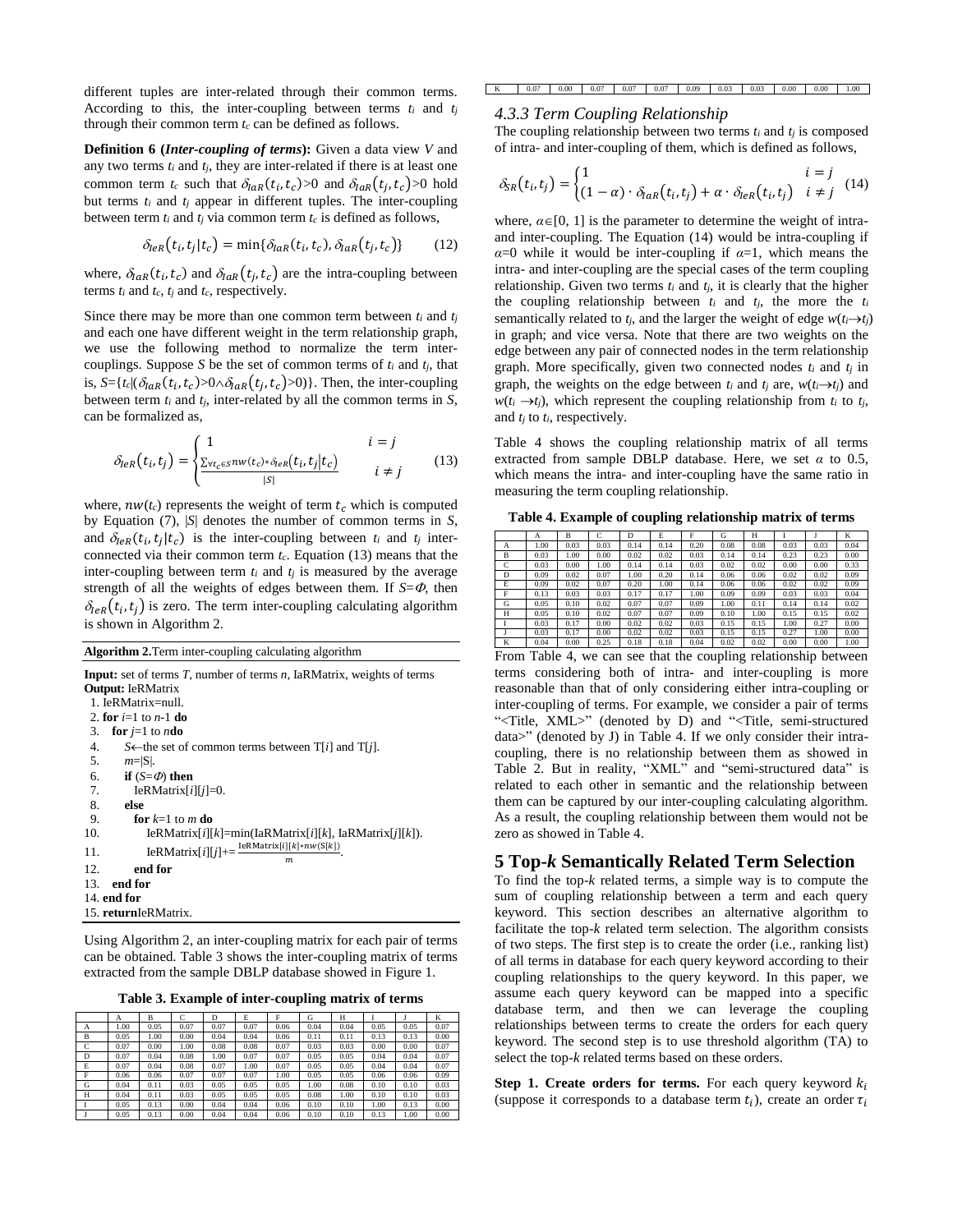of all terms (except  $t_i$ ) in database in descending order, according to their coupling relationships to  $t_i$  (i.e.,  $k_i$ ). The terms in order  $\tau_i$ can be divided into two sets. The one is the relevant set, where the terms have coupling relationships to  $k_i$ . The other one is the irrelevant set, where the terms have no coupling relationship to  $k_i$ . Firstly, it is natural to assume that an irrelevant term is less important than a relevant one, thus the terms of irrelevant set should be ranked after the terms of relevant set in the order. Secondly, since there is no evidence to show that one of them in irrelevant set is more or less important than the other one, they are positioned randomly in the irrelevant set of the order.

Since there are totally *l* query keywords, the output of this procedure is a set of *l* orders. According to the output orders, each term  $t_j$  has a score that is associated with the position of  $t_j$  in order  $\tau_i$ . The score of  $t_j$  in  $\tau_i$  that corresponds to keyword  $k_i$  is:

$$
s(t_j|k_i)=n-\tau_i(t_j)+1
$$
\n(15)

in which,  $\tau_i(t_j)$  represents the position of  $t_j$  in  $\tau_i$ .

**Step 2. Select top-***k* **related terms.** For a set of query keywords *Q*, and the set of all distinct terms *T* in database *D*, using the output of Step 1, this step computes the set  $Q_k(T) \subseteq T$  with  $|Q_k(T)|=k$ , such that  $\forall t_j \in Q_k(T)$  and  $t_j' \in \{T-Q_k(T)\}\$ it holds that  $score(t_j, Q) > score(t_j', Q)$ , with  $score(t_j, Q) = \sum_{i=1}^{l} s(t_j|k_i)$ , where  $s(t_j|k_i)$  is computed by using the Equation (14).

The Threshold Algorithm (TA) [22] is employed to find the top-*k* relevant terms for a set of given keywords. The TA uses *Sorted* and *Random* modes to access the terms in the orders. The *Sorted access* mode obtains the score of a term in an order by traversing the order of the terms sequentially from the top. The *Random access* mode obtains the score of a term in an order in one access. The *threshold* is set as the sum of the score of last visited term from each order for the current round-robin.

The top-*k* related term selection algorithm works as follows.

1. Accessing each one of the *l* orders of the terms in a roundrobin. As a term t is seen in some order  $\tau_i$  that corresponds to query keyword  $k_i$ , get the score of term  $t$  from every other orders  $\{\tau_j | \tau_j \in O_l \text{ and } j \neq i\}$  by using the random access. The final score of term  $t$  for the set of query keywords  $Q$  is computed as:

$$
score(t, Q) = \sum_{i=1}^{l} s(t|k_i)
$$
 (16)

2. The threshold  $\lambda$  for the *j*-th round-robin cycle is defined as the sum of the score of last visited term from each order, that is,

$$
\lambda = \sum_{i=1}^{l} s(\underbar{t_j}|k_i) \tag{17}
$$

where,  $s(t_j|k_i)$  denotes the score of last visited term of order  $\tau_i$  $(i \in \{1,...,l\})$  by the end of the *j*-th round-robin cycle. The algorithm terminates when *k* terms with score values greater or equal to the threshold  $\lambda$ .

3. Output the *k* terms among the set of all found terms with the highest value for  $score(t, Q)$ .

Using the Algorithm above, a list of top-*k* related terms can be returned for a set of given query keywords. Then, user can choose term in the list to explore the database and view the results of the related terms in the list.

# **6 EXPERIMENTS**

# **6.1 Experimental Settings**

The experiments are conducted on a computer running Windows 2007 with Intel P4 3.2-GHz CPU, and 8 GB of RAM. All algorithms are developed in C# and SQL. We use the DBLP dataset to evaluate the performance of our methods. The download DBLP XML file is decomposed into several relations according to the schema showed in Figure 4.



**Figure 4.The DBLP schema (PK refers to primary key and FK refers to foreign key)**

We select 1000 tuples from the four relations of the DBLP database as our testing dataset, and these tuples can be connected though primary-foreign-key references based on the database schema showed in Figure 4. After the text decomposition and segmentation, there are totally 1674 distinct terms extracted from the dataset. Based on the dataset, we next show the efficiency and performance of our term coupling relationship measuring and top*k* related term selection methods.

#### **6.2 Precision of Term Coupling Relationships**

This experiment aims to test the precision of our term coupling relationship measuring method (short for TCR) that corresponds to different parameter value of  $\alpha$  in Equation (14). To verify the accuracy of the TCR method, we adopt the strategy as follows. We invited 10 people, which are researchers and PhD students, to randomly choose 10 terms from the DBLP dataset. And then, for each term  $t_i$ , we obtained top 5 terms by using our TCR method with respect to each value of parameter  $\alpha$  in Equation (14) from 0 to 1 at the increments 0.1. After this, these terms are mixed together and a set  $K_i$  of 55 terms is generated consequently. We invited 10 people, which are researchers and PhD students. Lastly, we presented the terms with their corresponding  $K_i$ 's to each user in our study. The task of each user is to mark the top 5 terms that they considered semantically related to *ti*. We then measured how closely the 5 terms marked as relevant by the user matched the 5 terms returned by each algorithm. The users were asked to describe whether they considered a term *t*' related to a given term *t* based on:

(i) the terms *t*' and *t* are same or similar in semantic, such as the term "semi-structured data" and "XML data".

(ii) the terms *t*' and *t* are related in semantic, for example, the term "association rules" is usually associated with the term "apriori algorithm", hence they are considered to be related.

Figure 5 illustrates the *precision* in estimating the top 5 terms obtained by using our method with respect to different values of *α*. The precision is calculated as the number of terms retrieved among the top 5 terms that were marked as relevant, i.e., *Precision* =  $\frac{|relevant \text{ terms retrieved}|}{\epsilon}$ . Note that, the precision for 5 each value of  $\alpha$  is averaged over 10 selected terms.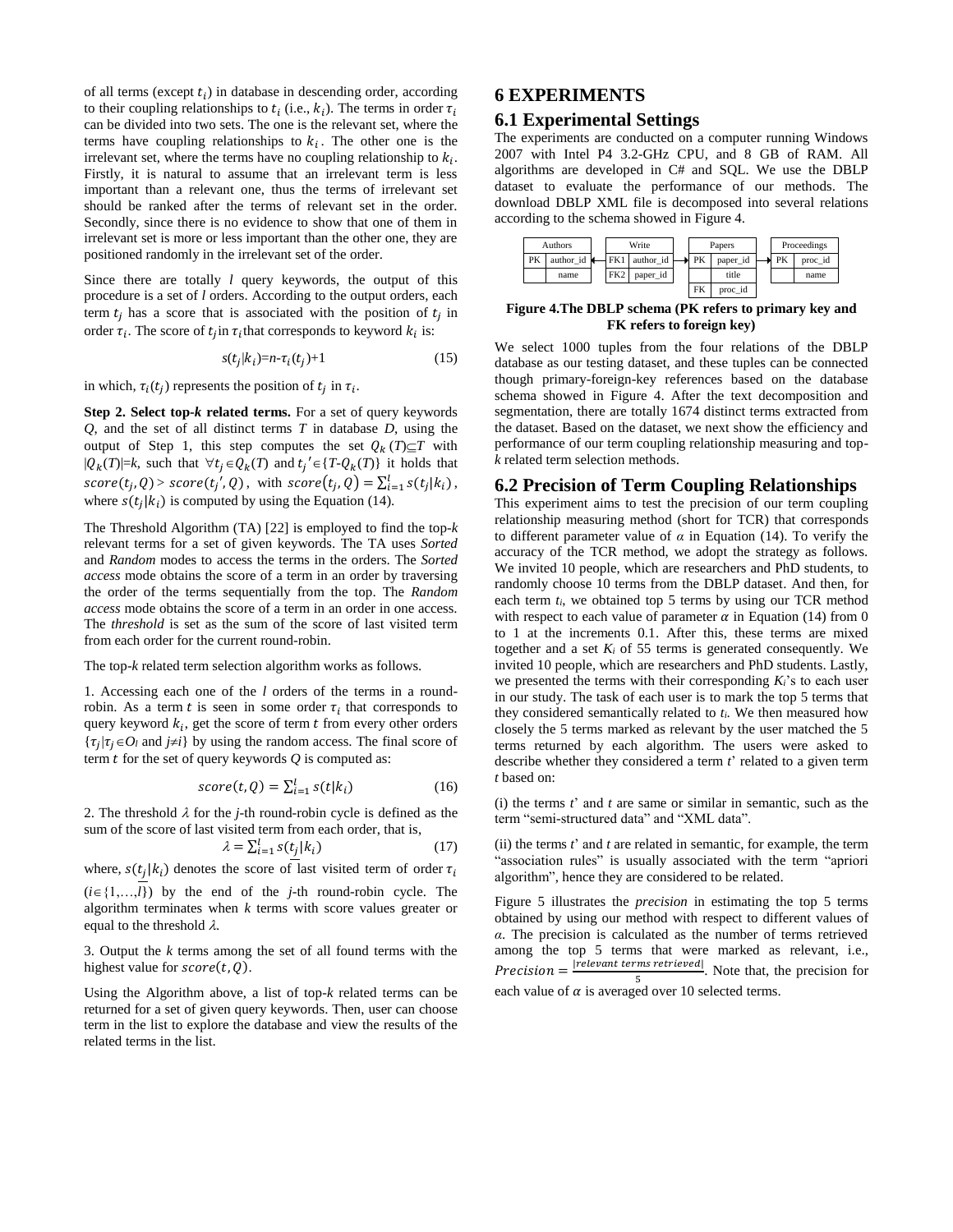

**Figure 5. Precision of relevant terms retrieved for different**  values of  $\alpha$  on DBLP dataset

It can be seen that the curve of precision reaches a peak at  $\alpha$ =0.5 for DBLP dataset, which demonstrates that our method performs best when  $\alpha$  is set to 0.6 (the corresponding accuracy is 0.76). It also can be seen that, the precision raises as the parameter  $\alpha$ increases from 0 to 0.6, which indicates the inter-coupling play a positive role on the coupling relationship measuring. While, the precision declines as the parameter  $\alpha$  after 0.6, which means the inter-coupling brings negative impact into the coupling relationship measuring. It should be pointed out that the term coupling relationships depend on the dataset, and thus it is essential to optimize the setting of  $\alpha$  to achieve the highest precision for different datasets.

As mentioned in Section 2, the work that is most similar to ours is the FCT algorithm in [19], which finds the most frequent term cooccurring with the query keywords in the MTJNTs. In this experiment, the number of query keyword in the query is only one (each selected term is treated as a query), which makes the precision of FCT and TCR (when  $\alpha = 0$ ) equal, i.e., 0.64. It is clearly that the precision of TCR (when  $\alpha = 0.6$ ) is much higher than that of FCT over the DBLP dataset. This is because FCT only discover the relevant terms that frequently co-occur with the query keywords. In contrast, TCR considers both the term cooccurred and inter-related relationships, which can better reveal the explicit and implicit correlations between terms. Hence, the answers of TCR can meet the user's intentions more closely.

#### **6.4 Execution Performance**

This experiment aims to verify the execution time of the top-*k* related term selection algorithm. There are two parameters, *l* and *k*, in this algorithm, where *l* represents the number of query keywords and *k* denotes the number of terms needs to be selected. We fix the number of *l* to 2, 4, 6, 8, and 10, respectively and then test the execution time for different *k* values. Figure 7 illustrates the execution time on DBLP dataset for different *k* values when *l*={2, 4, 6, 8, 10}.



**Figure 6. Execution time of top-***k* **selection algorithm** 

From Figure 6, it can be seen that the performance of the algorithm decreases with the increasing of number *l* and *k*. This is because the top-*k* related term selection algorithm needs to deal with more terms in orders as the number *l* and *k* increased. We also computed the time consumption for computing the sum of coupling relationship between a term and each query keyword. It takes approximately 125 seconds for DBLP dataset. Our top-*k* related term selection algorithm clearly outperforms existing methods and demonstrates more efficient performance.

# **7 CONCLUSIONS**

This paper presented a novel approach, which leverages the coupling relationships between terms in database, to find the top-*k* semantically related terms for a set of query keywords. Based on the database schema, a data view is first created by connected tuples of relations through primary-foreign-key references. The term coupling relationship is then estimated by considering both the intra- and inter-coupling between terms within and across the tuples of the view. For a set of given query keywords, the orders of all terms in database is generated for each query keyword according to the coupling relationships between terms and query keyword, and then TA algorithm is used to quickly find the top-*k* related terms based on these orders. The experiments on real dataset identified that the term coupling relationship method can capture the semantic relationships of terms more reasonable and the top-*k* related term selection algorithm also achieves high performance. It would be interesting to investigate how to minimize the updating cost when the database is varied.

# **REFERENCES**

- [1] Aditya, B., Bhalotia, G., Chakrabarti, S., and Hulgeri, A. 2002. Banks: browsing and keyword searching in relational databases. In *Proceedings of the VLDB Conference*, 1083- 1086.
- [2] Agrawal, S., Chaudhuri, S., and G. Das. Dbxplorer: A system forkeyword-based search over relational databases. 2002. In*Proceedings of the ICDE Conference*, 5-16.
- [3] Hristidis, V. and Papakonstantinou, Y. 2002. Discover: keyword search in relational databases. In *Proceedings of the VLDB Conference*, 670-681.
- [4] Hristidis, V., Gravano, L., and Papakonstantinou, Y. 2003. Efficient IR-style keyword search over relational databases. In *Proceedings of the VLDB Conference*, 850-861.
- [5] Tata, S. and Lohman, G. M. 2008. SQAK: doing more with keywords. In *Proceedings of the ACM SIGMOD Conference*, 889-902.